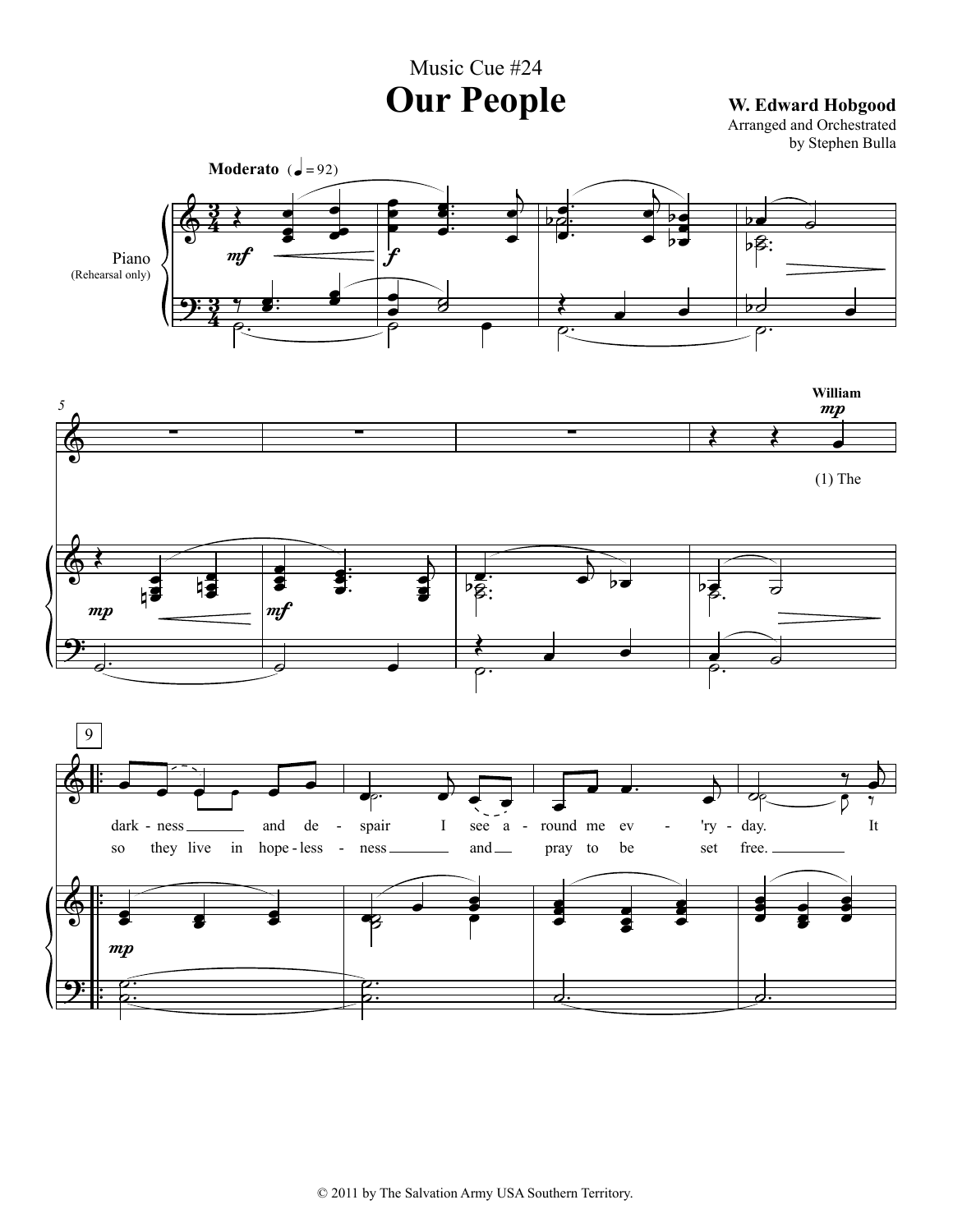

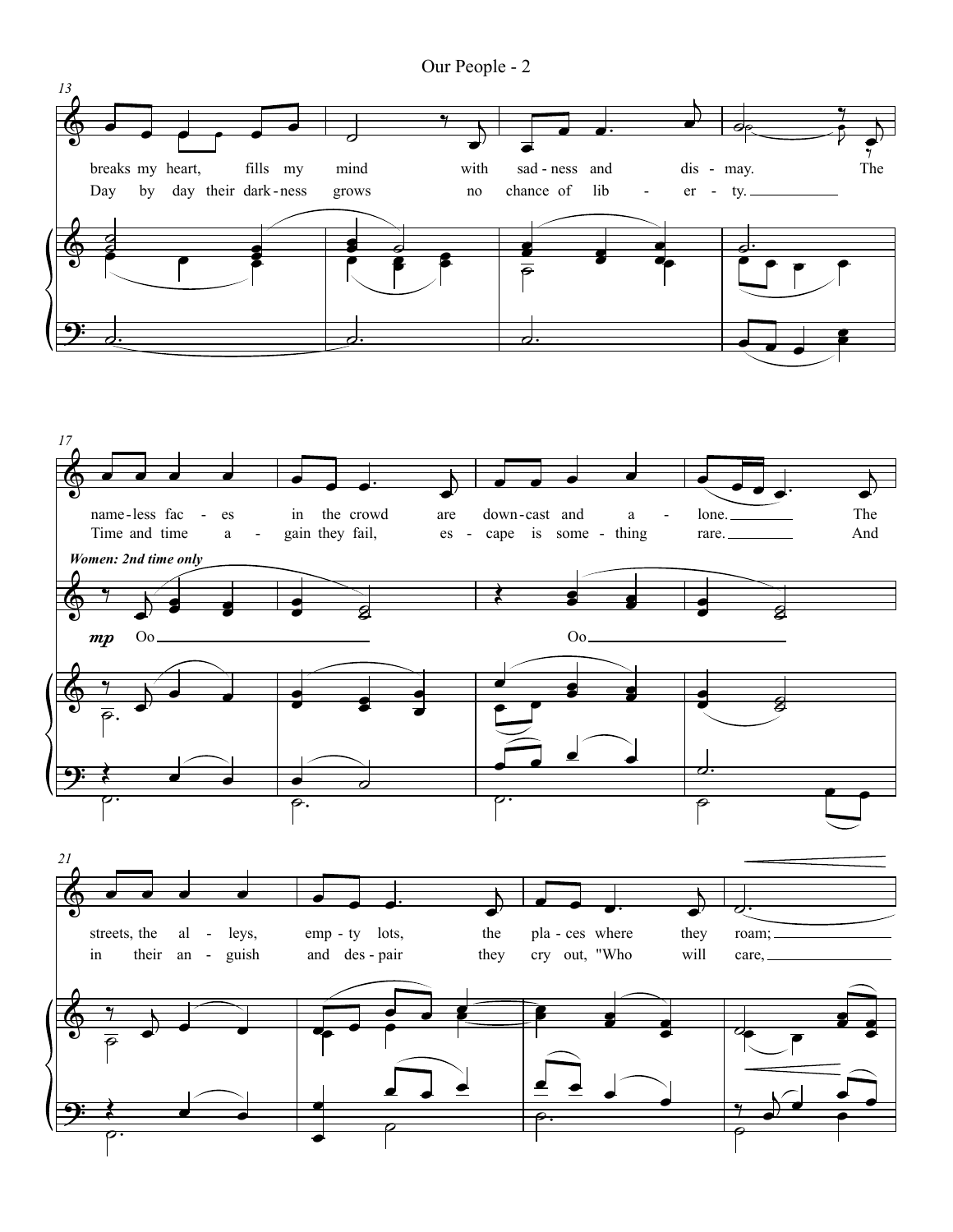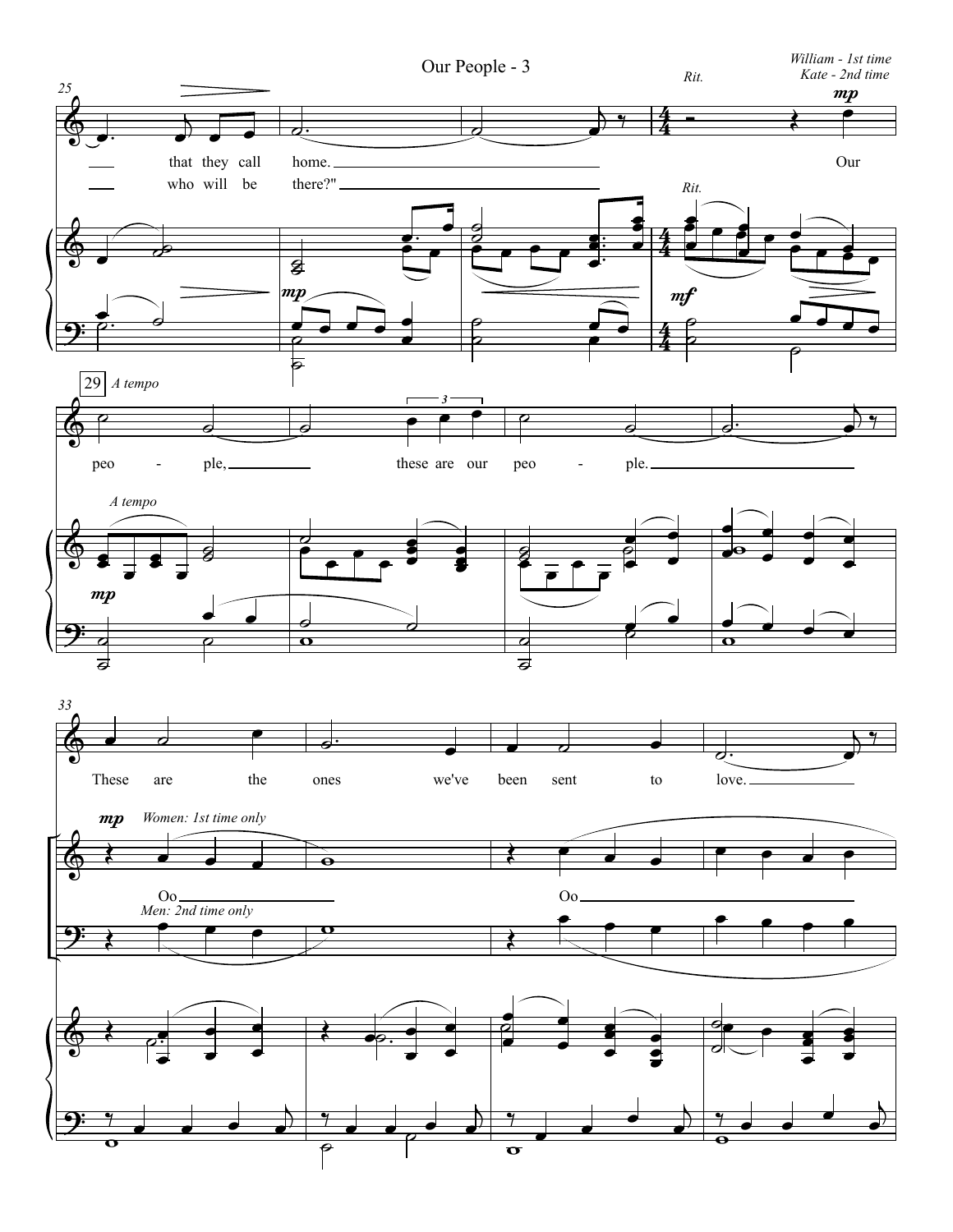Our People - 4

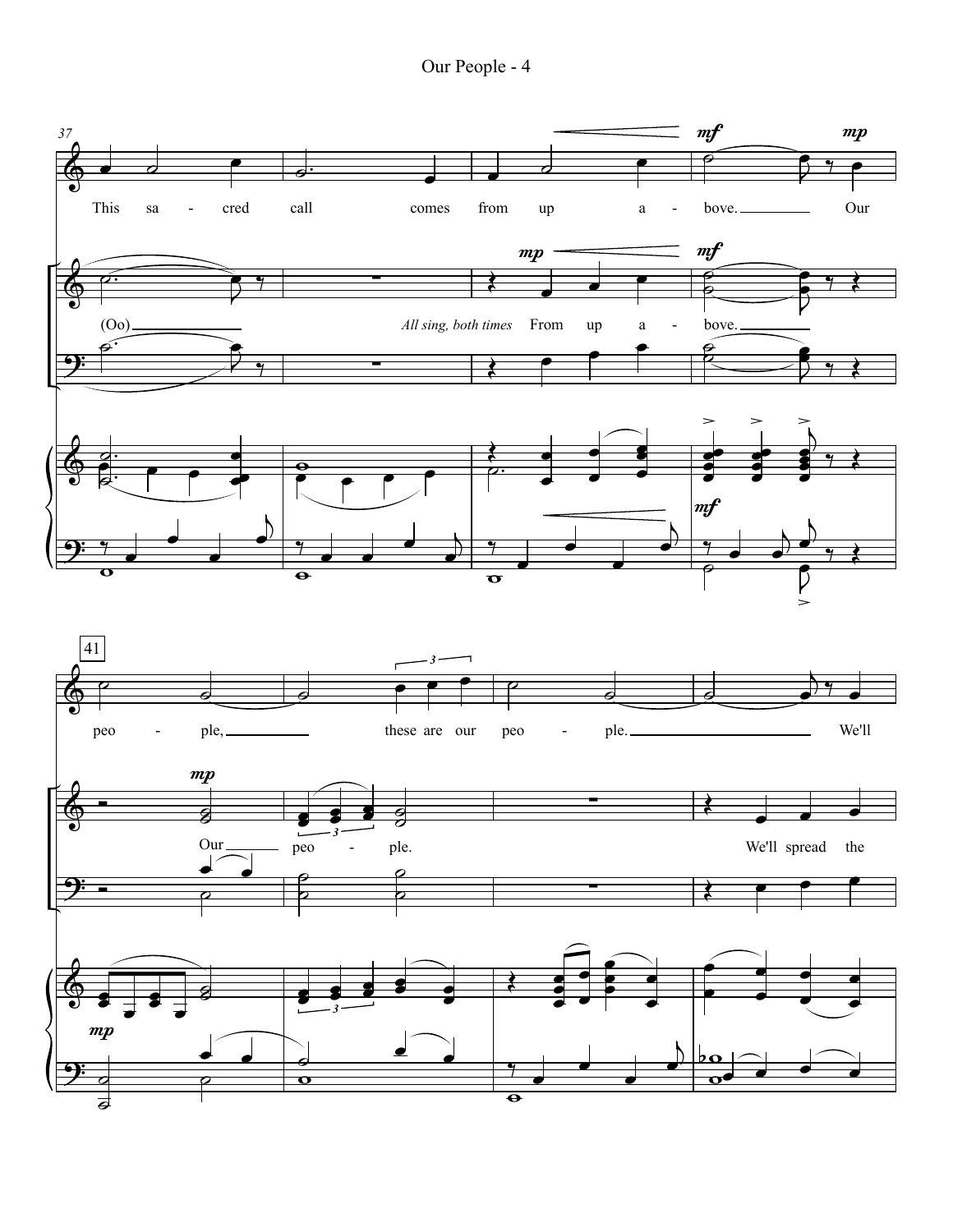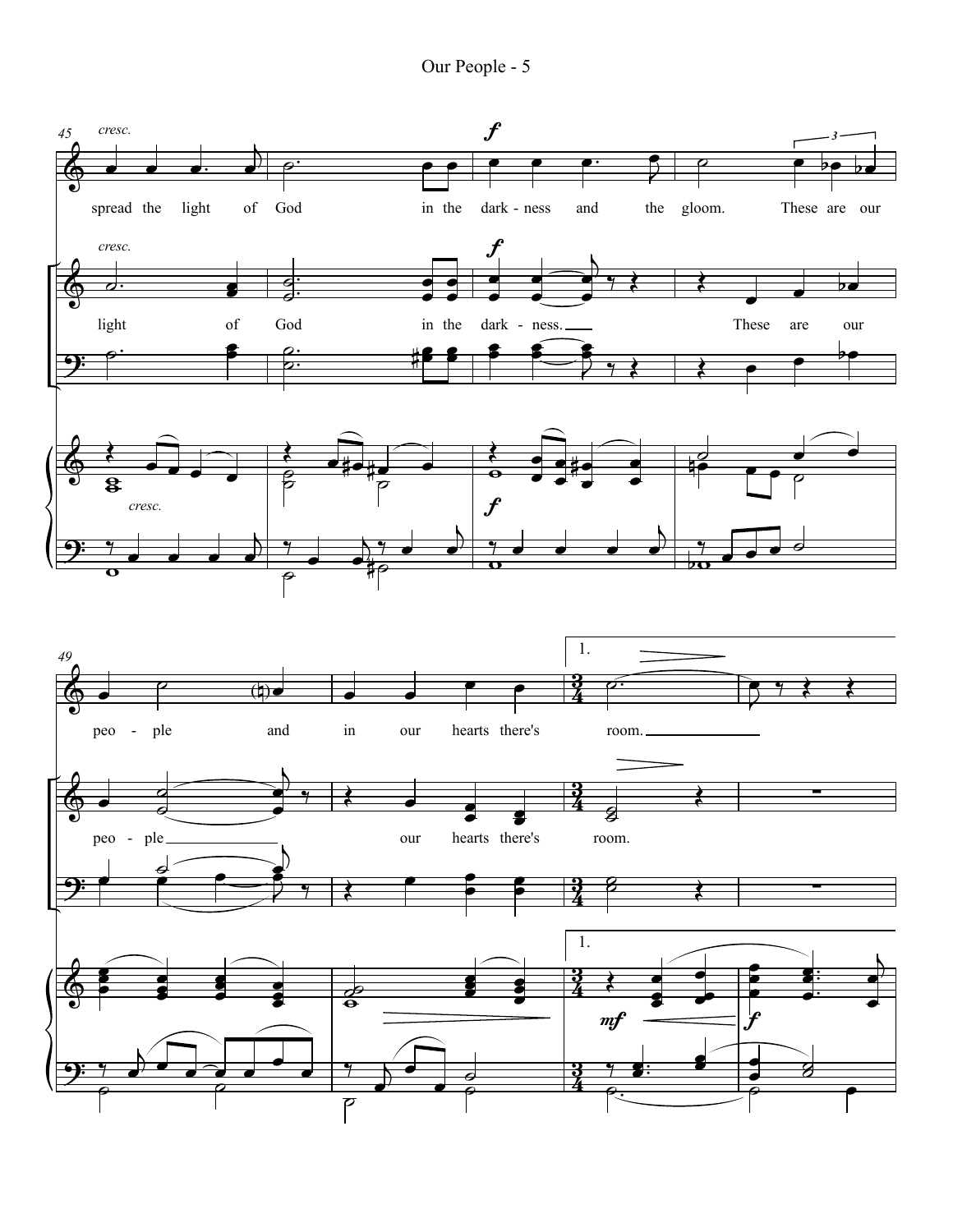Our People - 6



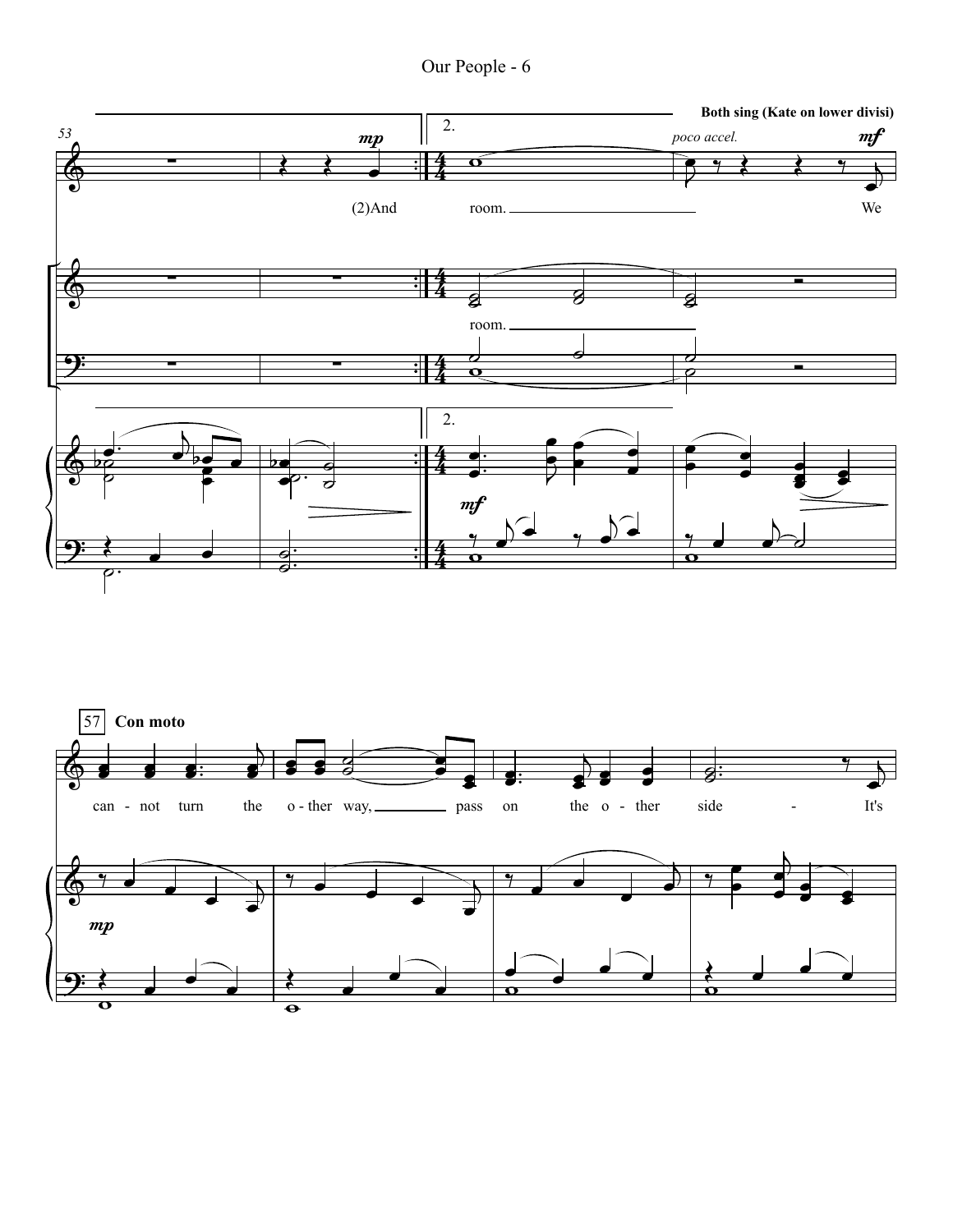Our People - 7

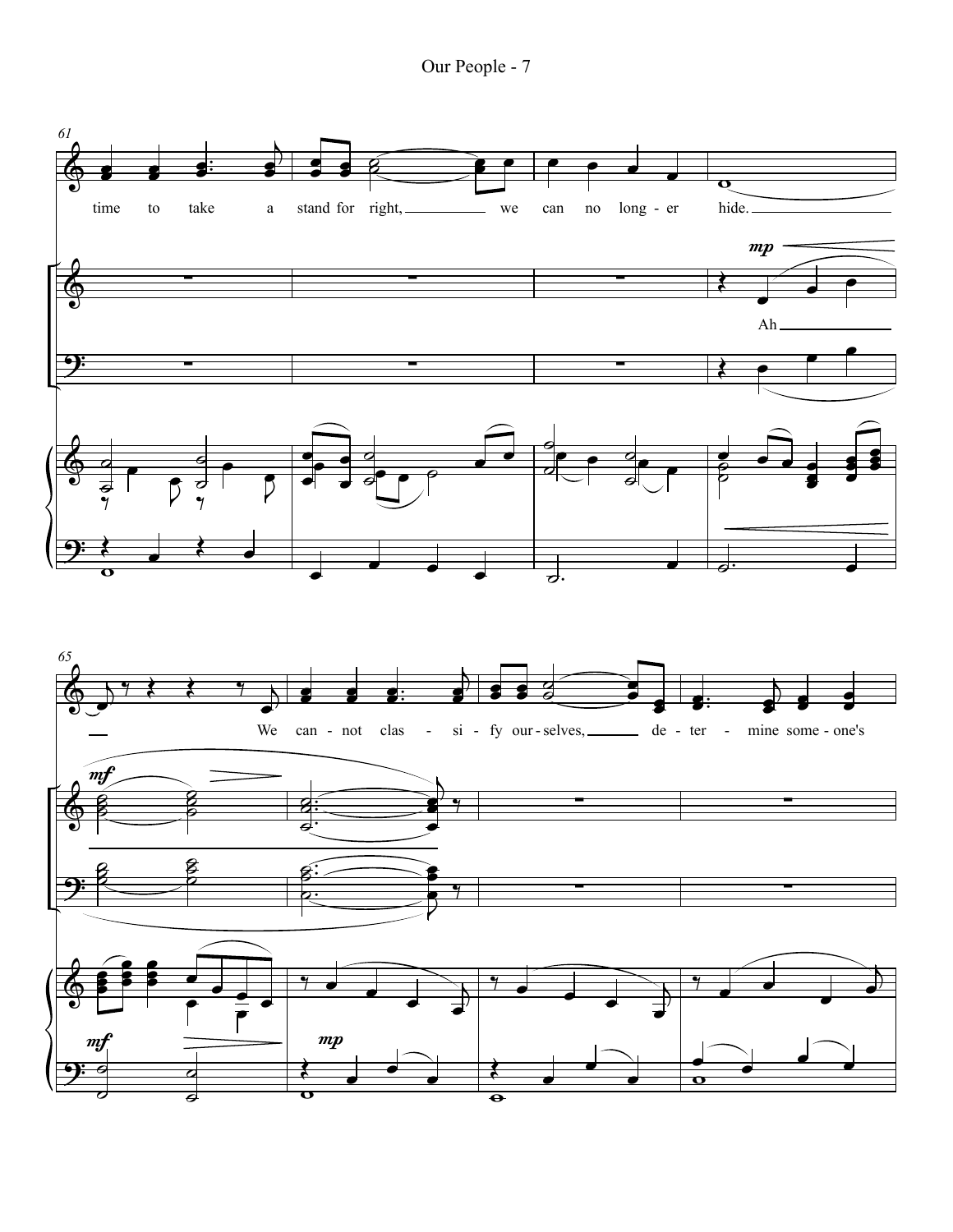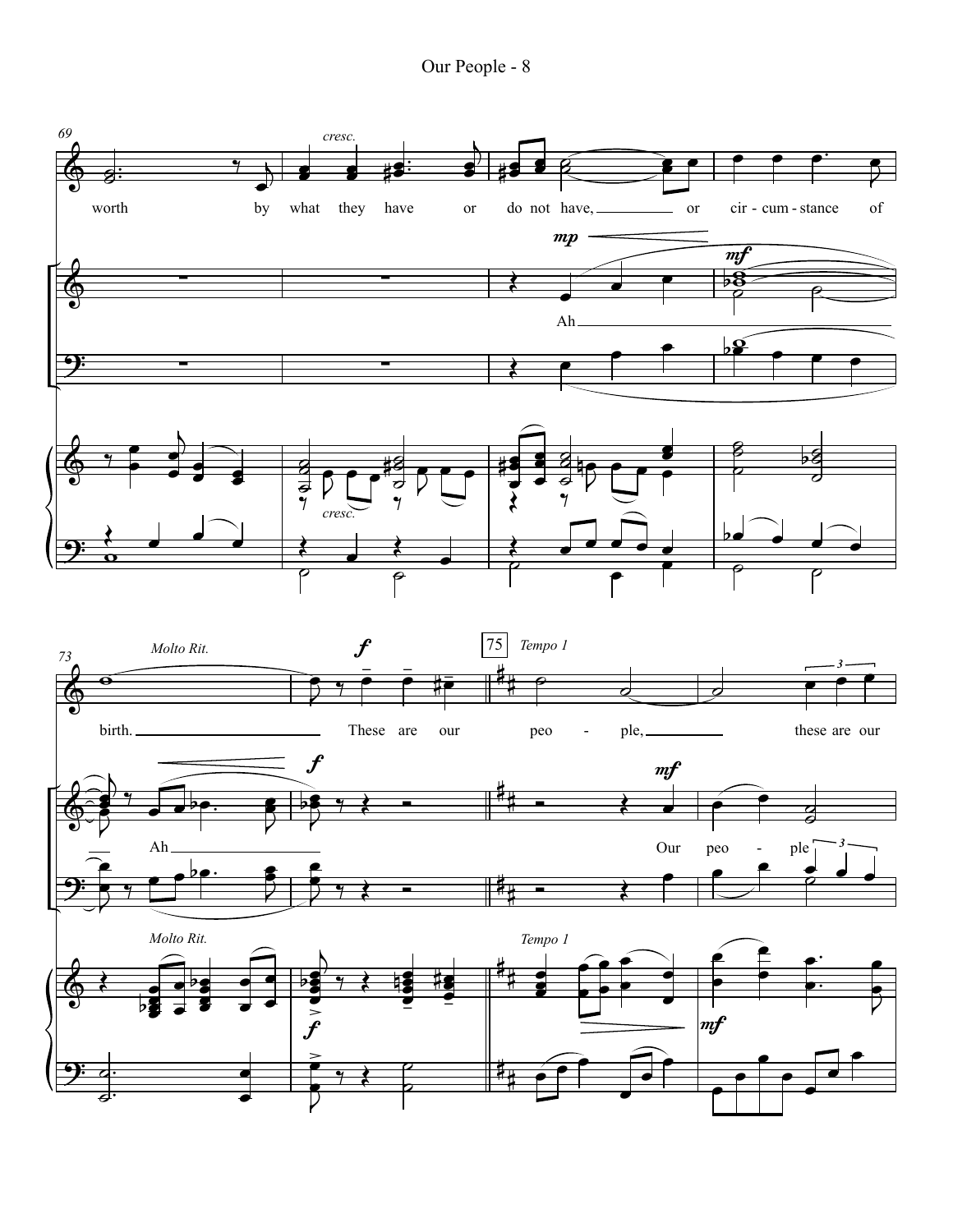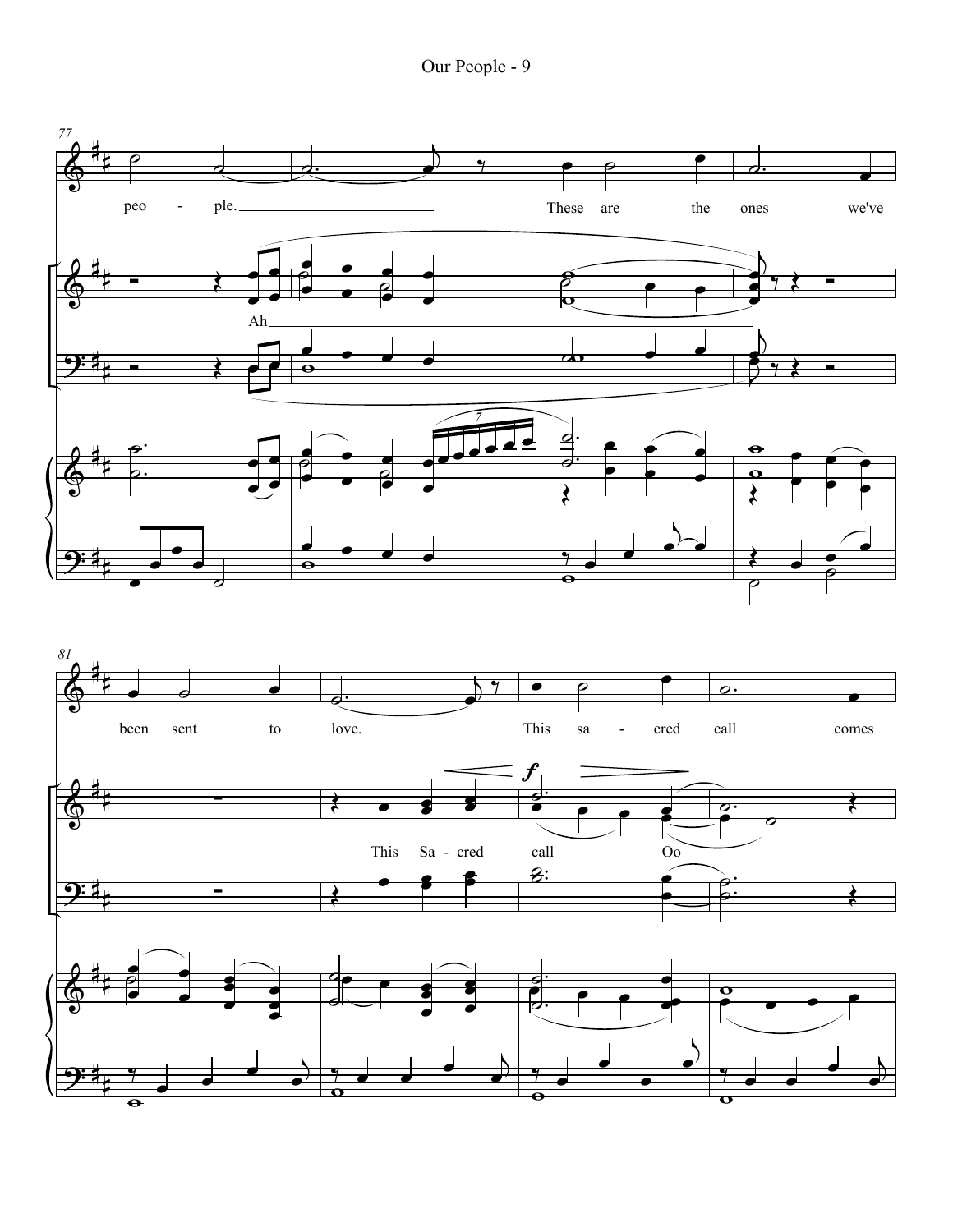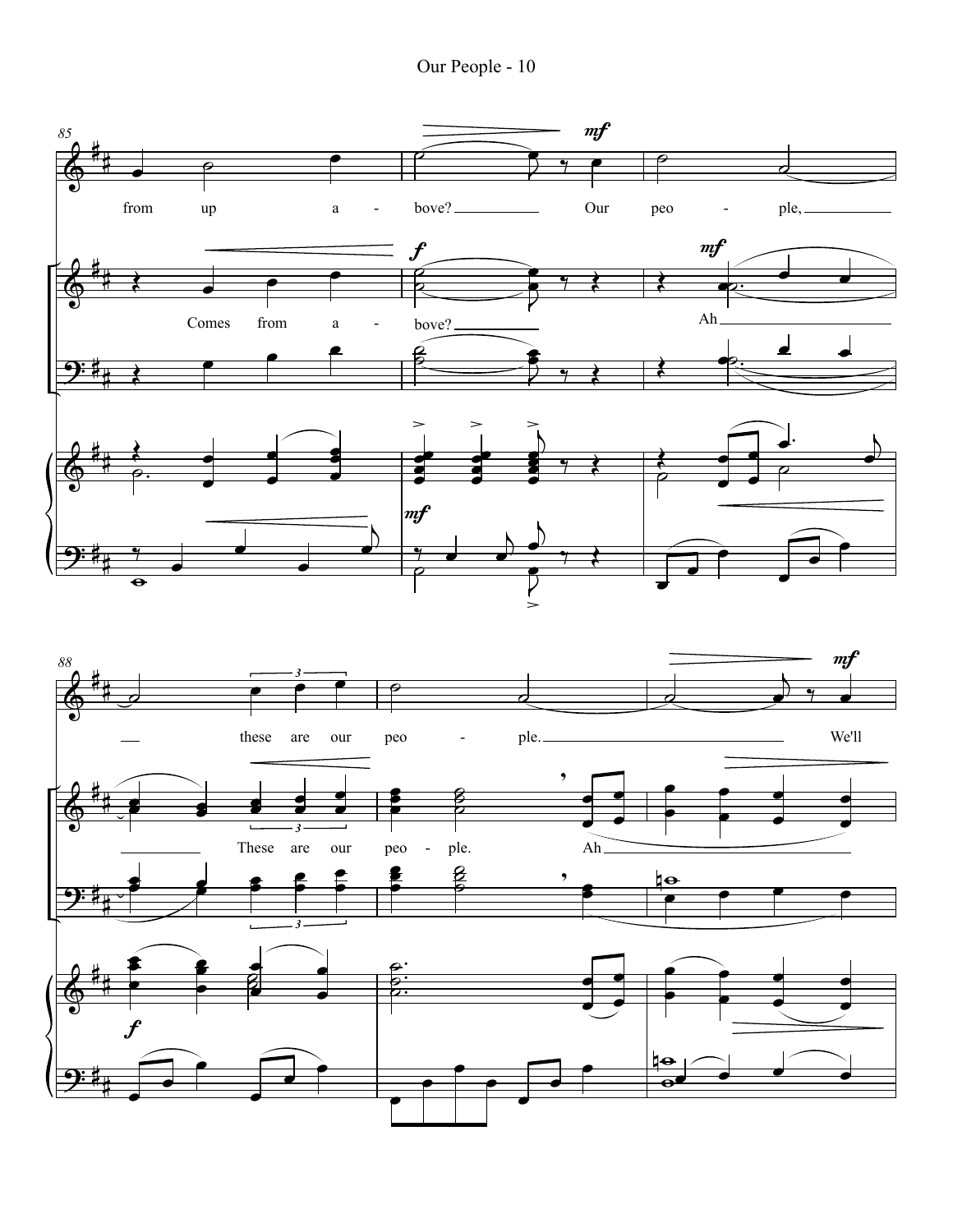Our People - 11